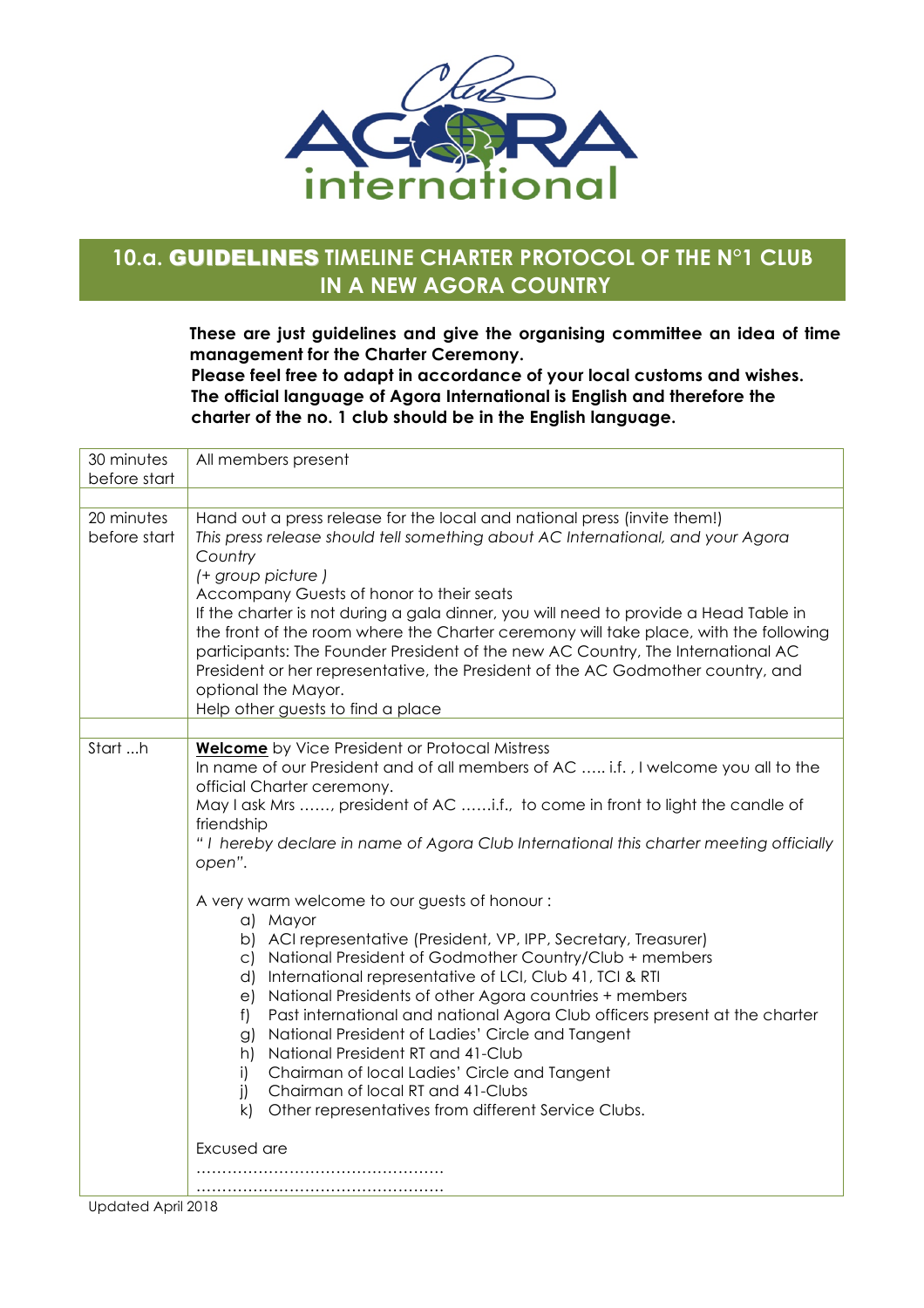|      | We received greetings and congratulations from:                                        |
|------|----------------------------------------------------------------------------------------|
|      |                                                                                        |
|      |                                                                                        |
|      |                                                                                        |
|      |                                                                                        |
|      |                                                                                        |
|      |                                                                                        |
|      |                                                                                        |
| h10' | <b>Aims and Objects</b>                                                                |
|      | Vice President:                                                                        |
|      | "May I invite you to stand up for the reading of the Aims and Objects of Agora Club    |
|      | International by Mrs.  (ACI representative)"                                           |
|      |                                                                                        |
|      | "The Aims and Objects of Agora Club International are                                  |
|      | * To link together all National Associations of Agora Club International               |
|      | * To promote, co-ordinate and develop the friendship which unites them                 |
|      | around the motto "Donner et Tolérer" (Service and Tolerance)                           |
|      | * To be non-political and non-sectarian                                                |
|      | * To maintain good relations with the                                                  |
|      | organisations in the Round Table Family                                                |
|      | Vice President: "Thank you "                                                           |
|      | Vice President : "at this point I would like to announce that the banner exchange will |
|      | take place at the end of this Charter meeting. The representatives of all clubs        |
|      | present will be called by name.                                                        |
|      |                                                                                        |
| h15' | Vice President: introduction of the Mayor + "May I invite Mr/mrs  To the stand         |
|      | please"                                                                                |
|      | <b>Speech by Mayor</b>                                                                 |
|      | Vice President : "Thank you " + little present                                         |
|      |                                                                                        |
| h20' | <b>Speech Agora Club International representative</b>                                  |
|      | Vice President: introduction of the ACI representative + "May I invite Mrs  To the     |
|      | stand please"                                                                          |
|      | Speech by ACI representative                                                           |
|      | Vice President : "Thank you " + little present                                         |
|      |                                                                                        |
| h25' | <b>Speech representative Godmother country</b>                                         |
|      | Vice President: introduction of godmother AC  + invitation to speech                   |
|      | Speech Godmother country                                                               |
|      | Vice President: "Thank you " + little present                                          |
|      |                                                                                        |
|      |                                                                                        |
| h30' | <b>Invitation to the Charter</b>                                                       |
|      | Vice President: "May I now invite Mrs , our President, Mrs. (ACI representative)       |
|      | and Mrs.  (representative Godmother Country) to come forward for the solemn            |
|      | moment of the charter"                                                                 |
|      | reading and presentation of the Charter certificate together                           |
|      | All sign the charter certificate                                                       |
|      | ACI representative or representative Godmother country presents the chain              |
|      | of office with the ACI pin to the President of the N°1 Club + international            |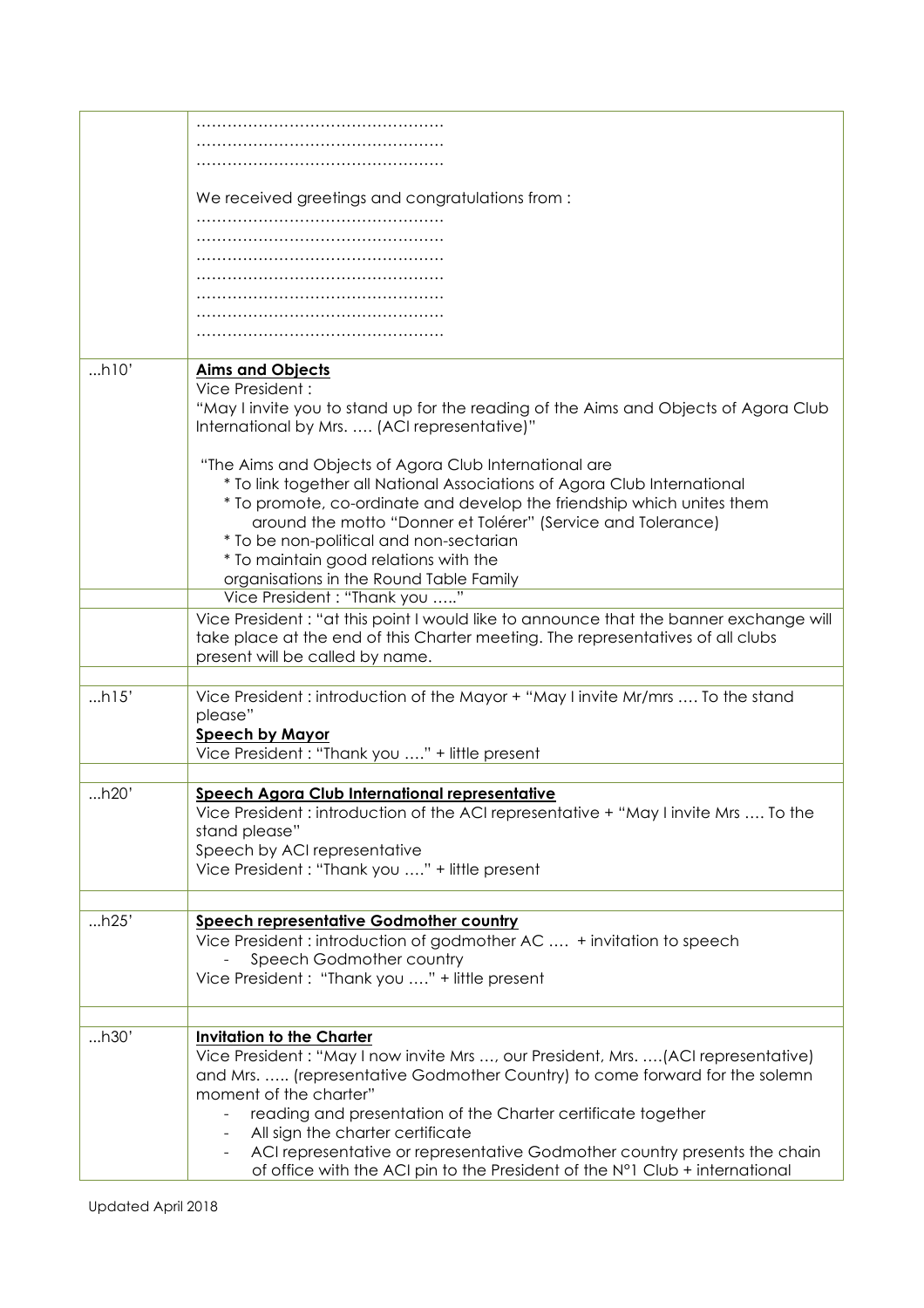|                | banner                                                                                                                                                                                                                                                                                                                                                                                                           |
|----------------|------------------------------------------------------------------------------------------------------------------------------------------------------------------------------------------------------------------------------------------------------------------------------------------------------------------------------------------------------------------------------------------------------------------|
|                | Vice President: "We are very proud and honoured to have officially become a<br>member of Agora club International. We will carry our name "AGORA CLUB N°1<br>" with pride and dignity.                                                                                                                                                                                                                           |
|                | May we have your applause please "                                                                                                                                                                                                                                                                                                                                                                               |
| h45'           | Speech new President AC N°1<br>Vice President : Introduction of President N°1 Club Mrs + invitation to speech<br>President N°1 Club : Speech<br>Vice President: "Thank you " + flowers or a present                                                                                                                                                                                                              |
|                |                                                                                                                                                                                                                                                                                                                                                                                                                  |
| h50'<br>.1h05' | Introduction Members AC N°1<br>President: "may I now please call all Agora Club N°1 members in front"<br>When all members are in front, they will be introduced (name, function) by the<br>president with the help of her secretary (help with the pins).<br>The members will take a step forward when their name is called. The President will<br>then make a personal introduction of all the founder members. |
|                | Induction of the Members + national pin + banner<br>After this, the President calls her board with her and gives them their jewels (not<br>obligatory) with the ACI and national pin already pinned on.<br>It is a good idea to play some music during this (quite long) moment<br>Group Picture to be taken when all members received their pin<br>*Applause*                                                   |
| 1h30'          | <b>Congratulations + Banner Exchange</b>                                                                                                                                                                                                                                                                                                                                                                         |
|                | -Congratulations by ACI President<br>-Speeches by other International Representatives of LCI, Club 41, TCI, RTI<br>-Speeches by other National President of AC Countries + Godmother country<br>-Speeches by National President of representatives of LC, Club 41, TC, RT<br>Thank you + little present + Banner of the new AC Country if they have one                                                          |
|                |                                                                                                                                                                                                                                                                                                                                                                                                                  |
| 1h45'          | Other congratulations + Banner Exchange<br>Invite every representative with name + function + club to the front for the banner<br>exchange. Do not forget to offer a little present to every speaker<br>-From other dignitaries and AC members from other Countries present if they wish<br>-From LC and TC                                                                                                      |
| <b>TEXT</b>    | -From Club 41 and RT<br>-From Other Service clubs                                                                                                                                                                                                                                                                                                                                                                |
| 2 h00'         | <b>New AC Country's National Anthem</b><br>Vice President:"Please rise for the National Anthem"                                                                                                                                                                                                                                                                                                                  |
| 2 h10'         | <b>Thank You word</b><br>Vice Chairperson: Thank you word + toast to AC International.                                                                                                                                                                                                                                                                                                                           |
|                | As the guests leave the venue, 2 or 3 ladies should be present at a desk at the exit,<br>and invite the guests to sign their "Golden Charter Book". This book can also be at<br>the Gala evening.                                                                                                                                                                                                                |
|                | Drink offered by the new club (or offered by the town – speak to the Mayor about<br>this well before the charter!)                                                                                                                                                                                                                                                                                               |
|                |                                                                                                                                                                                                                                                                                                                                                                                                                  |